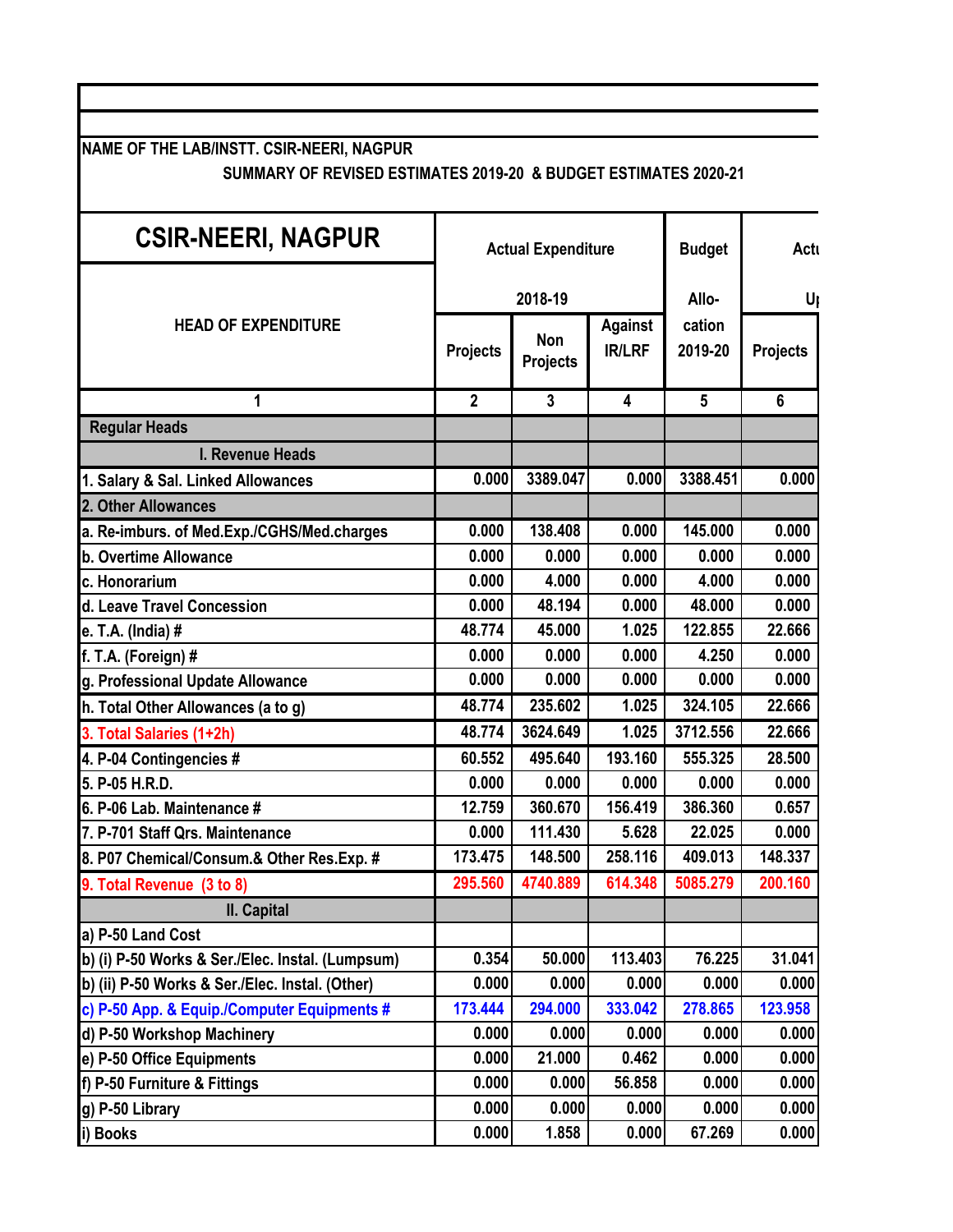| ii) Journals                                   | 0.000   | 1.887    | 0.000    | 0.000    | 0.000   |
|------------------------------------------------|---------|----------|----------|----------|---------|
| iii) e-Journal                                 | 0.000   | 158.529  | 2.744    | 0.000    | 0.000   |
| h) P-50 Model & Exhibits                       | 0.000   | 0.000    | 0.000    | 0.000    | 0.000   |
| i) P-50 Vehicles                               | 0.000   | 9.500    | 0.000    | 0.000    | 0.000   |
| i) P-50 Tools & Plants                         | 0.000   | 0.000    |          | 0.000    | 0.000   |
| k) P-50 Software dev./procurement/LAN/WAN #    | 0.000   | 0.000    | 56.494   | 0.000    | 0.000   |
| $\vert$ I) P-26 -ICT#                          | 0.000   | 0.000    |          | 0.000    | 0.000   |
| m) (i) P-702 Staff Qrs.(Const.) (Lumpsum)      | 0.000   | 50.000   | 22.856   | 30.000   | 0.000   |
| m) (ii) P-702 Staff Qrs.(Construction) (Other) | 0.000   | 0.000    | 0.000    | 0.000    | 0.000   |
| Total II. Capital (a to m)                     | 173.798 | 586.774  | 585.859  | 452.359  | 154.999 |
| <b>Total I+II</b>                              | 469.358 | 5327.663 | 1200.207 | 5537.638 | 355.159 |
| <b>III. CENTRAL ADMINISTRATION</b>             |         |          |          |          |         |
| A. P-804 Pension & Other retirement benefits   | 0.000   | 3681.000 | 0.000    | 3681.000 | 0.000   |
| Other Heads (for CSIR Hqrs only)               |         |          |          |          |         |
| P-801 and P-62 ISTADS                          | 0.000   | 0.000    | 0.000    | 0.000    | 0.000   |
| P-803 PPD/TNBD                                 | 0.000   | 0.000    | 0.000    | 0.000    | 0.000   |
| <b>P-805 HRD</b>                               | 0.000   | 0.000    | 0.000    | 0.000    | 0.000   |
| P-80508 RAB                                    | 0.000   | 0.000    | 0.000    | 0.000    | 0.000   |
| P-807 Publicity & Exhibition                   | 0.000   | 0.000    | 0.000    | 0.000    | 0.000   |
| P80804 Grant to other Sci. Organisations       | 0.000   | 0.000    | 0.000    | 0.000    | 0.000   |
| P80805 CSIR Guest Houses (Science Centre)      | 0.000   | 0.000    | 0.000    | 0.000    | 0.000   |
| P80806 Celebrations                            | 0.000   | 18.014   | 0.000    | 0.000    | 0.000   |
| B. P906- Advance                               |         |          |          |          |         |
| (i) Conveyance/Computer Advance                | 0.000   | 0.000    | 0.000    | 0.000    | 0.000   |
| (ii) House Building Advance                    | 0.000   | 0.000    | 0.000    | 0.000    | 0.000   |
| (iii) Others                                   | 0.000   | 0.000    | 0.000    | 0.000    | 0.000   |
| III- Total Central Admin. (A+B)                | 0.000   | 3699.014 | 0.000    | 3681.000 | 0.000   |
| <b>IV. IPTM</b>                                |         |          |          |          |         |
| (a) Revenue                                    | 0.000   | 0.000    | 0.000    | 0.000    | 0.000   |
| (b) Capital                                    | 0.000   | 0.000    | 0.000    | 0.000    | 0.000   |
| (c) Total (IPTM)                               | 0.000   | 0.000    | 0.000    | 0.000    | 0.000   |
| <b>V. NMITLI</b>                               |         |          |          |          |         |
| (a) Revenue                                    | 0.000   | 0.000    | 0.000    | 0.000    | 0.000   |
| (b) Capital                                    | 0.000   | 0.000    | 0.000    | 0.000    | 0.000   |
| (c) Total (NMITLI)                             | 0.000   | 0.000    | 0.000    | 0.000    | 0.000   |
| <b>VI. ITR (Innovation Complexes)</b>          |         |          |          |          |         |
| (a) Revenue                                    | 0.000   | 0.000    | 0.000    | 0.000    | 0.000   |
| (b) Capital                                    | 0.000   | 0.000    | 0.000    | 0.000    | 0.000   |
| (c) Total (ITR Innovation Complex)             | 0.000   | 0.000    | 0.000    | 0.000    | 0.000   |
| Grand Total (I+II+III+IV+V+IV)                 | 469.358 | 9026.677 | 1200.207 | 9218.638 | 355.159 |

**# These Heads includes allocation/ requirement under MLP/OLP/Infra/P-26 ICT projects**

**D.A. for 1-7-2018, 1-1-2019 and 1-7-2019 may be calculated @ 17%,20% & 24% respectively.**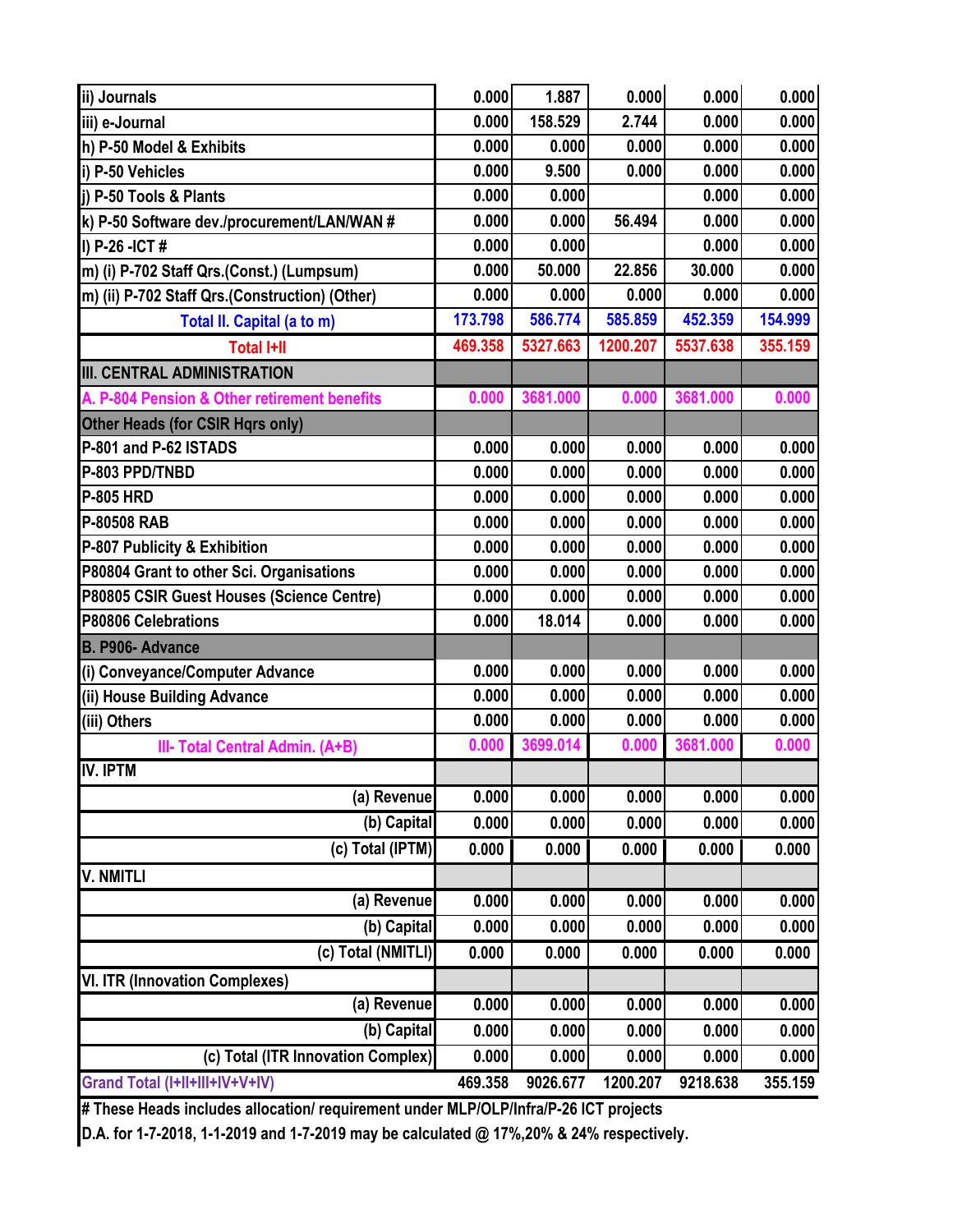Expenditure under P-62 & P-801 of ISTADS should be booked only against valid allocation or special authorisa  **Total requirement should include expenditure upto 30.09.2019 and anticipated requirement upto 31.03.2020 Expenditure under the budget head P-81 & P-82 should be for NET qualified JRF/SRF only against valid author**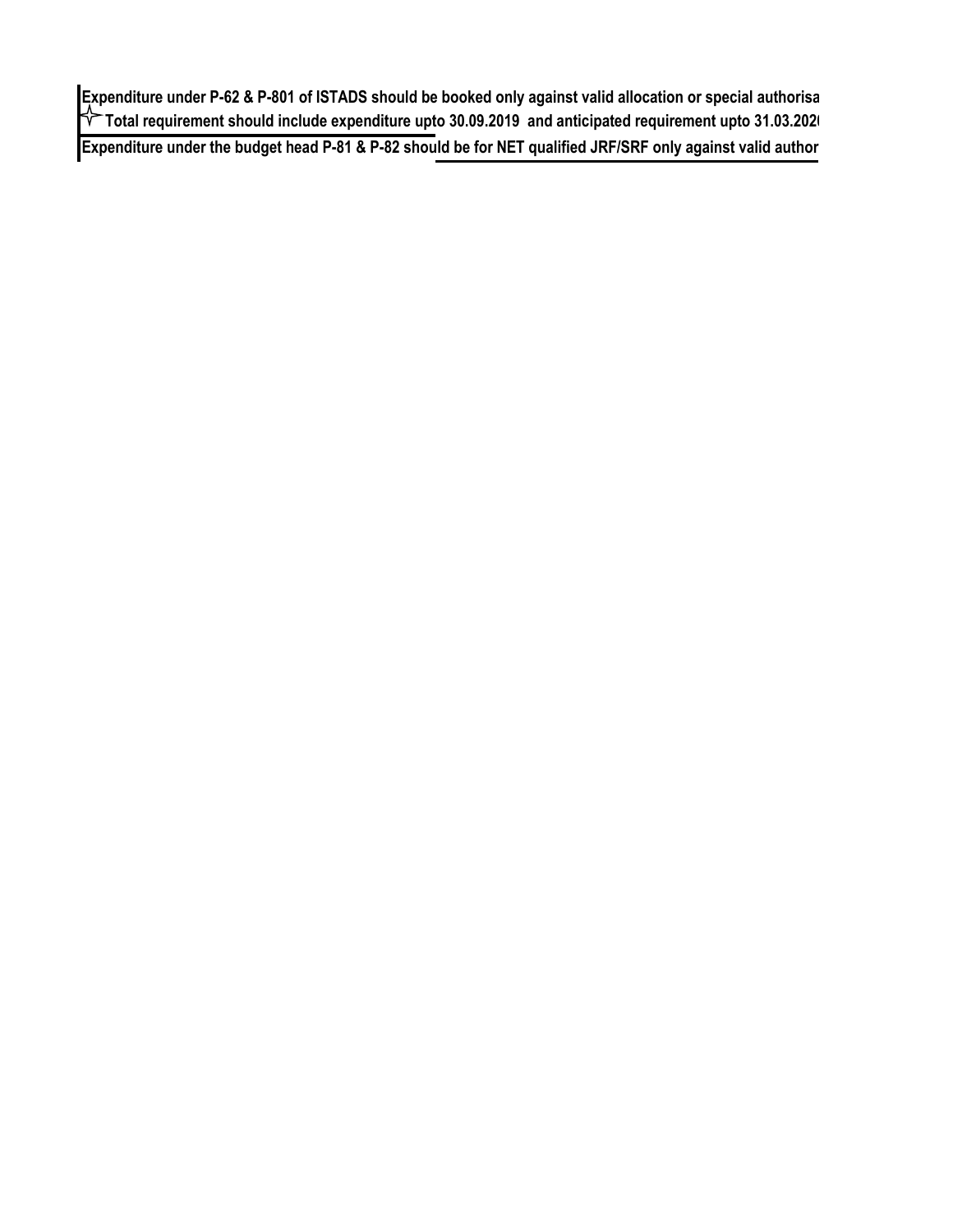## **PROFORMA-III**

**Total**

| ual Expenditure        |                                 | <b>Total Requirement for 2019-20</b> |                        |                                 |                           | Addl. Requirement/                      | B.E.             |                      |
|------------------------|---------------------------------|--------------------------------------|------------------------|---------------------------------|---------------------------|-----------------------------------------|------------------|----------------------|
| oto 30.09.2019         |                                 |                                      |                        |                                 | <b>Savings 2019-20</b>    |                                         | 2020-2           |                      |
| Non<br><b>Projects</b> | <b>Against</b><br><b>IR/LRF</b> | <b>Projects</b>                      | Non<br><b>Projects</b> | <b>Against</b><br><b>IR/LRF</b> | <b>Total</b><br>(9 to 11) | <b>CSIR</b><br><b>Grant</b><br>$(12-5)$ | I.R. /<br>L.R.F. | <b>CSIR</b><br>Grant |
| $\overline{7}$         | 8                               | $\boldsymbol{9}$                     | 10                     | 11                              | 12                        | 13                                      | 14               | 15                   |
|                        |                                 |                                      |                        |                                 |                           |                                         |                  |                      |
| 2121.695               | 0.000                           | 0.000                                | 3650.000               | 0.000                           | 3650.000                  | 261.549                                 | 0.000            | 3800.000             |
| 92.347                 | 0.000                           | 0.000                                | 150.000                | 0.000                           | 150.000                   | 5.000                                   | 0.000            | 170.000              |
| 0.000                  | 0.000                           | 0.000                                | 0.000                  | 0.000                           | 0.000                     | 0.000                                   | 0.000            | 0.000                |
| 3.946                  | $-0.475$                        | 0.000                                | 10.000                 | 0.000                           | 10.000                    | 6.000                                   | 0.475            | 15.000               |
| 9.912                  | 0.000                           | 0.000                                | 48.000                 | 0.000                           | 48.000                    | 0.000                                   | 0.000            | 50.000               |
| 27.592                 | 5.697                           | 117.283                              | 51.000                 | 0.000                           | 168.283                   | $-71.855$                               | $-5.697$         | 75.000               |
| 0.000                  | 3.477                           | 2.250                                | 2.000                  | 0.000                           | 4.250                     | $-2.250$                                | $-3.477$         | 5.000                |
| 0.000                  | 0.000                           | 0.000                                | 0.000                  | 0.000                           | 0.000                     | 0.000                                   | 0.000            | 0.000                |
| 133.797                | 8.699                           | 119.533                              | 261.000                | 0.000                           | 380.533                   | $-63.105$                               | $-8.699$         | 315.000              |
| 2255.492               | 8.699                           | 119.533                              | 3911.000               | 0.000                           | 4030.533                  | 198.444                                 | $-8.699$         | 4115.000             |
| 344.083                | 107.006                         | 92.856                               | 650.000                | 107.006                         | 849.862                   | 94.675                                  | 0.000            | 700.000              |
| 0.000                  | 0.000                           | 0.000                                | 0.000                  | 0.000                           | 0.000                     | 0.000                                   | 0.000            | 0.000                |
| 270.054                | 7.946                           | 31.100                               | 400.000                | 75.000                          | 506.100                   | 13.640                                  | 67.054           | 500.000              |
| 5.994                  | 57.039                          | 0.000                                | 0.000                  | 0.000                           | 0.000                     | $-22.025$                               | $-57.039$        | 0.000                |
| 78.006                 | 314.080                         | 418.886                              | 425.000                | 0.000                           | 843.886                   | 15.987                                  | $-314.080$       | 500.000              |
| 2953.629               | 494.770                         | 662.375                              | 5386.000               | 182.006                         | 6230.381                  | 300.721                                 | $-312.764$       | 5815.000             |
|                        |                                 |                                      |                        |                                 |                           |                                         |                  |                      |
|                        |                                 |                                      |                        |                                 | 0.000                     | 0.000                                   | 0.000            |                      |
| 72.294                 | 124.786                         | 54.691                               | 712.850                | 85.970                          | 853.511                   | 636.625                                 | $-38.816$        | 4001.860             |
| 0.000                  | 0.000                           | 0.000                                | 0.000                  | 0.000                           | 0.000                     | 0.000                                   | 0.000            | 0.000                |
| 90.887                 | 246.569                         | 49.678                               | 600.000                | 0.000                           | 649.678                   | 321.135                                 | $-246.569$       | 750.000              |
| 0.000                  | 0.000                           | 0.000                                | 0.000                  | 0.000                           | 0.000                     | 0.000                                   | 0.000            | 0.000                |
| 10.794                 | 17.166                          | 0.000                                | 25.000                 | 0.000                           | 25.000                    | 25.000                                  | $-17.166$        | 30.000               |
| 5.227                  | 61.601                          | 0.000                                | 60.000                 | 0.000                           | 60.000                    | 60.000                                  | $-61.601$        | 75.000               |
| 0.000                  | 0.000                           | 0.000                                | 0.000                  | 0.000                           | 0.000                     | 0.000                                   | 0.000            | 0.000                |
| 1.042                  | 0.000                           | 0.000                                | 2.000                  | 0.000                           | 2.000                     | $-65.269$                               | 0.000            | 4.000                |

## **(RS. IN LAKH)**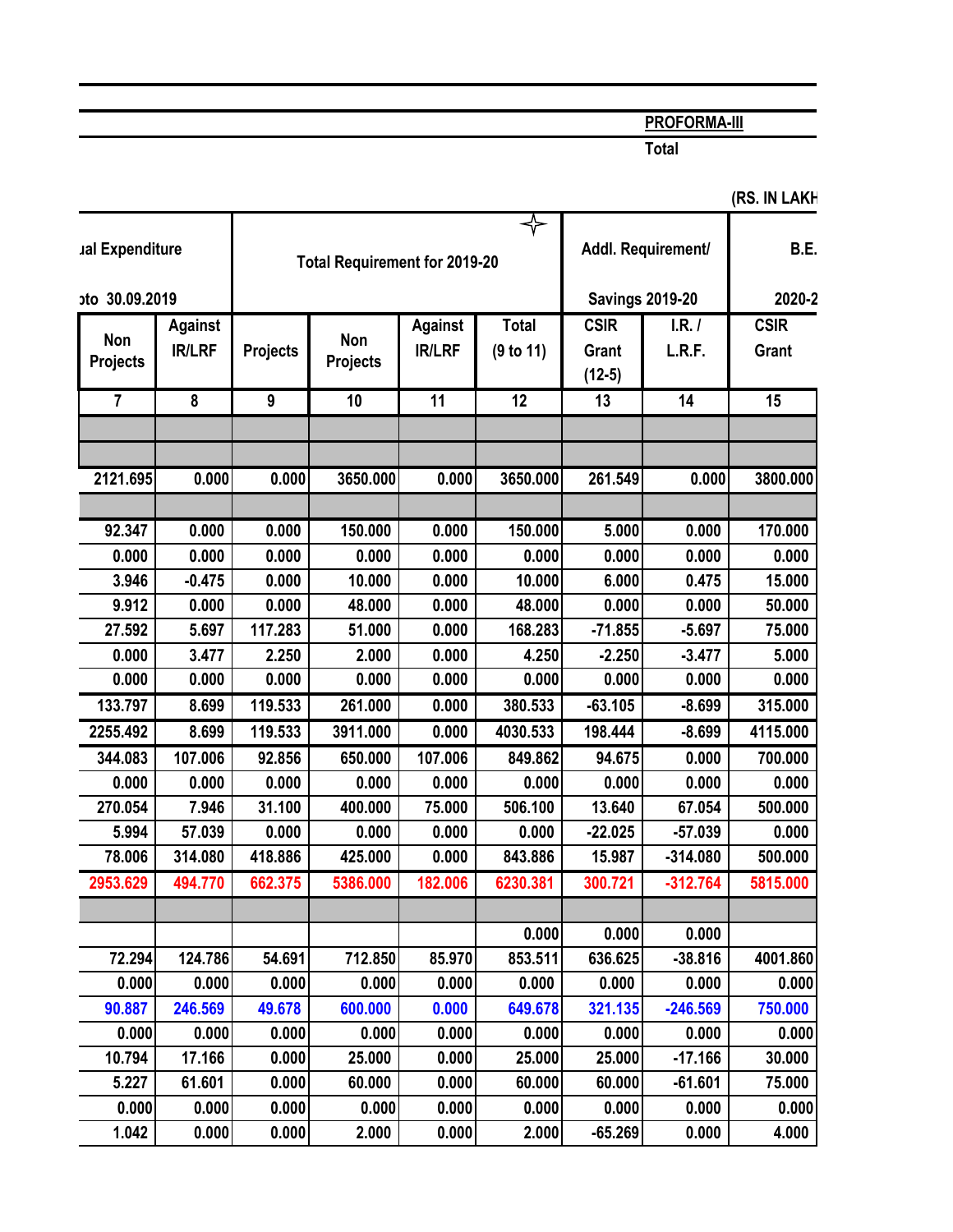| 6.917    | 0.000    | 0.000             | 2.500     | 0.000   | 2.500     | 2.500      | 0.000      | 5.000     |
|----------|----------|-------------------|-----------|---------|-----------|------------|------------|-----------|
| 0.000    | 0.000    | 0.000             | 200.000   | 0.000   | 200.000   | 200.000    | 0.000      | 250.000   |
| 0.000    | 0.000    | 0.000             | 0.000     | 0.000   | 0.000     | 0.000      | 0.000      | 0.000     |
| 0.000    | 0.000    | 0.000             | 0.000     | 0.000   | 0.000     | 0.000      | 0.000      | 0.000     |
| 0.000    | 0.000    | 0.000             | 0.000     | 0.000   | 0.000     | 0.000      | 0.000      | 0.000     |
| 22.056   | 41.936   | 0.000             | 75.000    | 0.000   | 75.000    | 75.000     | $-41.936$  | 80.000    |
| 0.000    | 0.000    | 0.000             | 0.000     | 0.000   | 0.000     | 0.000      | 0.000      | 0.000     |
| 18.158   | 21.222   | 0.000             | 106.480   | 0.000   | 106.480   | 76.480     | $-21.222$  | 151.380   |
| 0.000    | 0.000    | 0.000             | 0.000     | 0.000   | 0.000     | 0.000      | 0.000      | 0.000     |
| 227.375  | 513.280  | 104.369           | 1783.830  | 85.970  | 1974.169  | 1331.471   | $-427.310$ | 5347.240  |
| 3181.004 | 1008.050 | 766.744           | 7169.830  | 267.976 | 8204.550  | 1632.192   | $-740.074$ | 11162.240 |
|          |          |                   |           |         |           |            |            |           |
| 1364.243 | 0.000    | 0.000             | 3400.000  | 0.000   | 3400.000  | $-281.000$ | 0.000      | 3800.000  |
|          |          |                   |           |         |           |            |            |           |
| 0.000    | 0.000    | 0.000             | 0.000     | 0.000   | 0.000     | 0.000      | 0.000      | 0.000     |
| 0.000    | 0.000    | 0.000             | 0.000     | 0.000   | 0.000     | 0.000      | 0.000      | 0.000     |
| 0.000    | 0.000    | 0.000             | 0.000     | 0.000   | 0.000     | 0.000      | 0.000      | 0.000     |
| 0.000    | 0.000    | 0.000             | 0.000     | 0.000   | 0.000     | 0.000      | 0.000      | 0.000     |
| 0.000    | 0.000    | 0.000             | 0.000     | 0.000   | 0.000     | 0.000      | 0.000      | 0.000     |
| 0.000    | 0.000    | 0.000             | 0.000     | 0.000   | 0.000     | 0.000      | 0.000      | 0.000     |
| 0.000    | 0.000    | 0.000             | 0.000     | 0.000   | 0.000     | 0.000      | 0.000      | 0.000     |
| 8.288    | 0.000    | 0.000             | 18.000    | 0.000   | 18.000    | 18.000     | 0.000      | 20.000    |
|          |          |                   |           |         |           |            |            |           |
| 0.000    | 0.000    | 0.000             | 1.500     | 0.000   | 1.500     | 1.500      | 0.000      | 3.000     |
| 0.000    | 0.000    | 0.000             | 0.000     | 0.000   | 0.000     | 0.000      | 0.000      | 0.000     |
| 0.000    | 0.000    | 0.000             | 0.000     | 0.000   | 0.000     | 0.000      | 0.000      | 0.000     |
| 1372.531 | 0.000    | 0.000             | 3419.500  | 0.000   | 3419.500  | $-261.500$ | 0.000      | 3823.000  |
|          |          |                   |           |         |           |            |            |           |
| 0.000    | 0.000    | 0.000             | 0.000     | 0.000   | 0.000     | 0.000      | 0.000      | 0.000     |
| 0.000    | 0.000    | 0.000             | 0.000     | 0.000   | 0.000     | 0.000      | 0.000      | 0.000     |
| 0.000    | 0.000    | 0.000             | 0.000     | 0.000   | 0.000     | 0.000      | 0.000      | 0.000     |
|          |          |                   |           |         |           |            |            |           |
| 0.000    | 0.000    | 0.000             | 0.000     | 0.000   | 0.000     | 0.000      | 0.000      | 0.000     |
| 0.000    | 0.000    | 0.000             | 0.000     | 0.000   | 0.000     | 0.000      | 0.000      | 0.000     |
| 0.000    | 0.000    | 0.000             | 0.000     | 0.000   | 0.000     | 0.000      | 0.000      | 0.000     |
|          |          |                   |           |         |           |            |            |           |
| 0.000    | 0.000    | 0.000             | 0.000     | 0.000   | 0.000     | 0.000      | 0.000      | 0.000     |
| 0.000    | 0.000    | 0.000             | 0.000     | 0.000   | 0.000     | 0.000      | 0.000      | 0.000     |
| 0.000    | 0.000    | 0.000             | 0.000     | 0.000   | 0.000     | 0.000      | 0.000      | 0.000     |
| 4553.535 |          | 1008.050 *766.744 | 10589.330 | 267.976 | 11624.050 | 1370.692   | $-740.074$ | 14985.240 |

**Eunds surrendered in F.Y.2018-19, and request for re-phasing in** 

**F.Y. 2019-20 already sent to CSIR. Amount required for meeting project**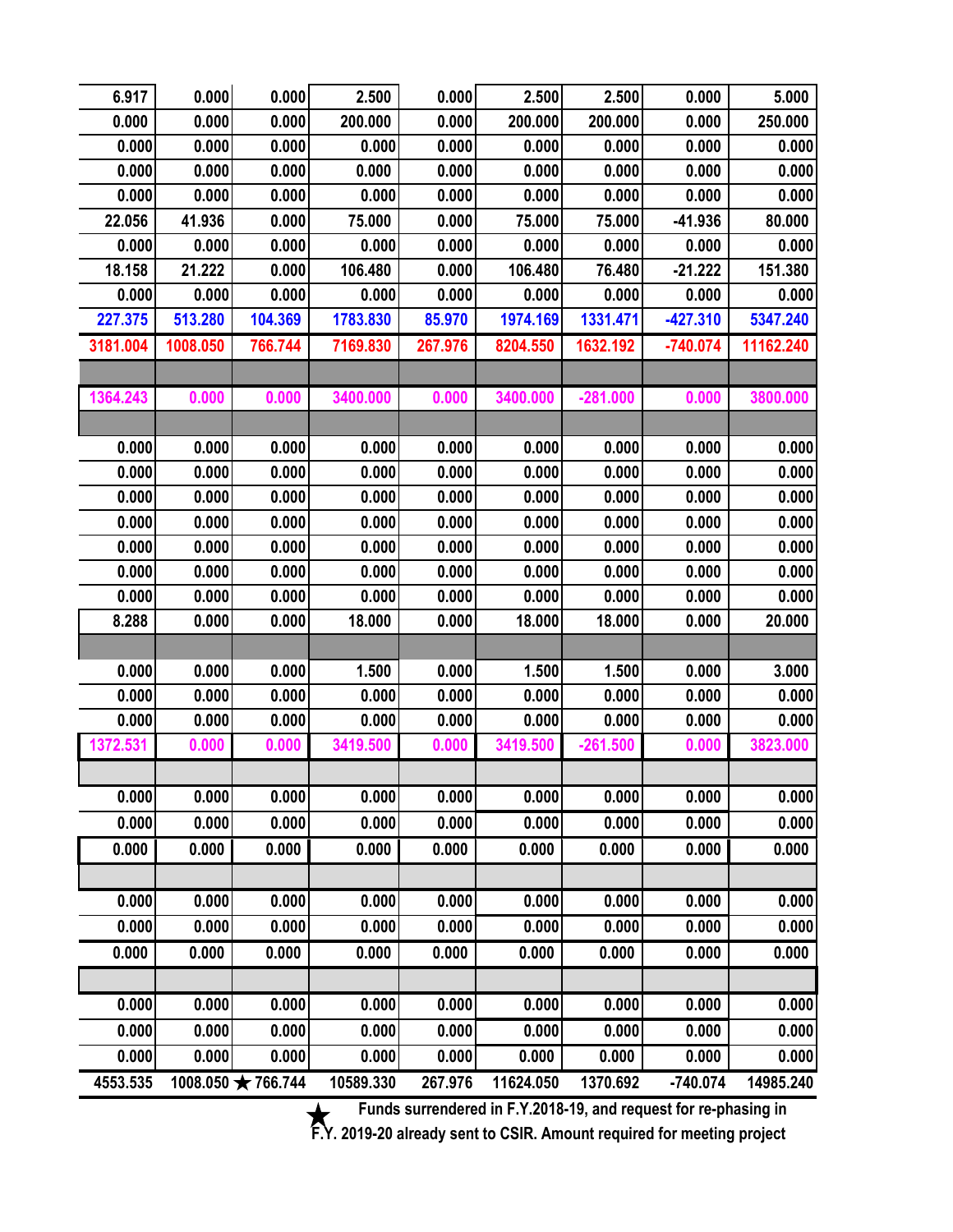isation from Head HRDG, CSIR Headquarters.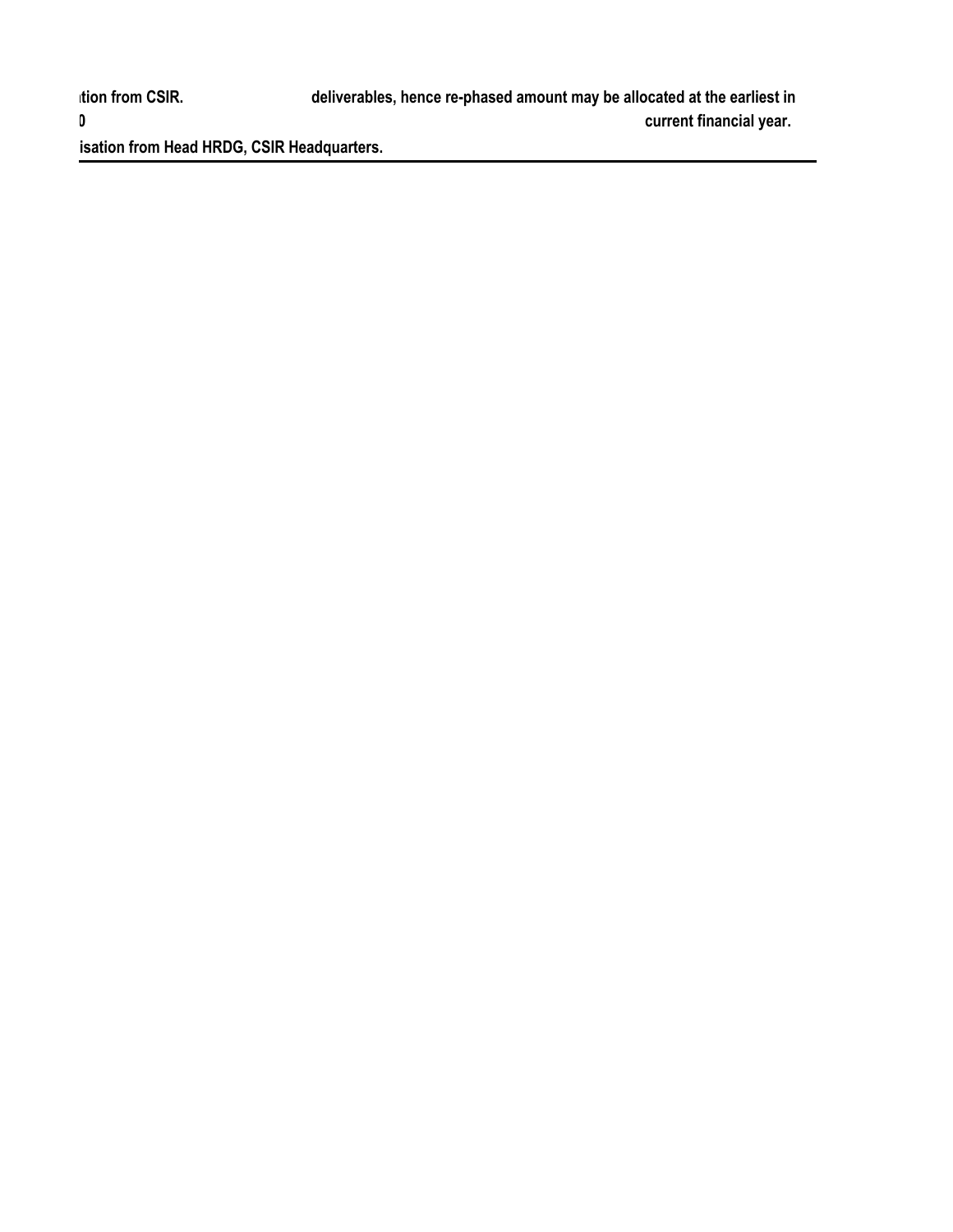| I)      |
|---------|
|         |
|         |
| !1      |
| I.R. /  |
| L.R.F.  |
| 16      |
|         |
|         |
| 0.000   |
|         |
| 0.000   |
| 0.000   |
| 0.000   |
| 25.000  |
| 0.000   |
| 0.000   |
| 25.000  |
| 25.000  |
| 150.000 |
| 0.000   |
| 50.000  |
| 0.000   |
| 75.000  |
| 300.000 |
|         |
| 201.000 |
| 0.000   |
| 0.000   |
| 0.000   |
| 0.000   |
| 0.000   |
| 0.000   |
| 0.000   |

|          | 3648.559 |
|----------|----------|
| 5085.279 | 3511.181 |

|        | 5085.279 137.3780000000000 |
|--------|----------------------------|
| 0.0000 |                            |